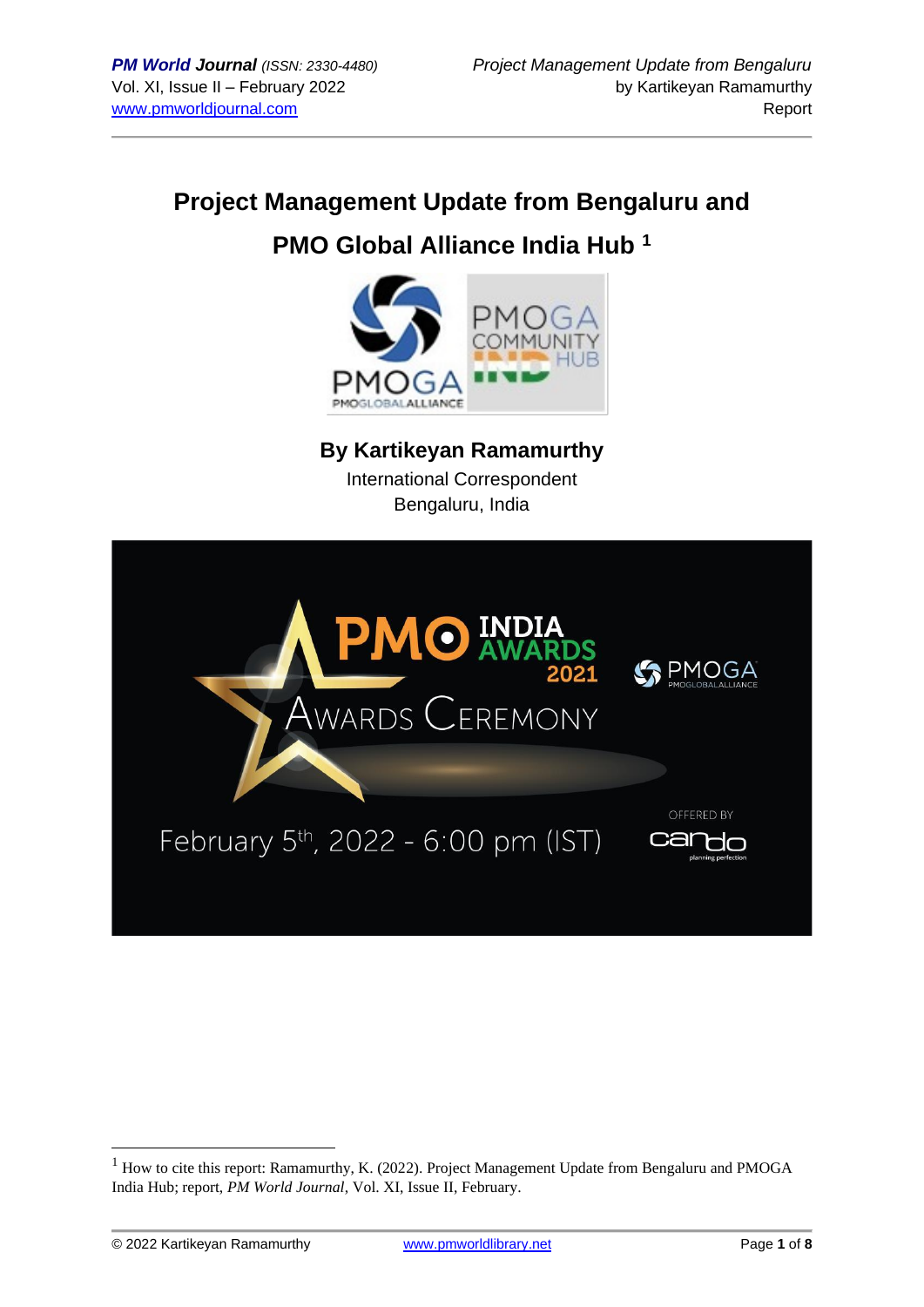## **News Snippets**

#### ❖ **PMO India Awards 2021**

#### ❖ **Sponsors**

We are thrilled to announce that Can Do Gmbh [\(https://www.can-do.de/en/\)](https://www.can-do.de/en/) has kindly agreed to sponsor the PMO India awards event.



#### ❖ **Finalists**

The finalists of the 1<sup>st</sup> PMO India awards were announced earlier in January for the PMO of the Year and the PMO Leader of the Year categories.

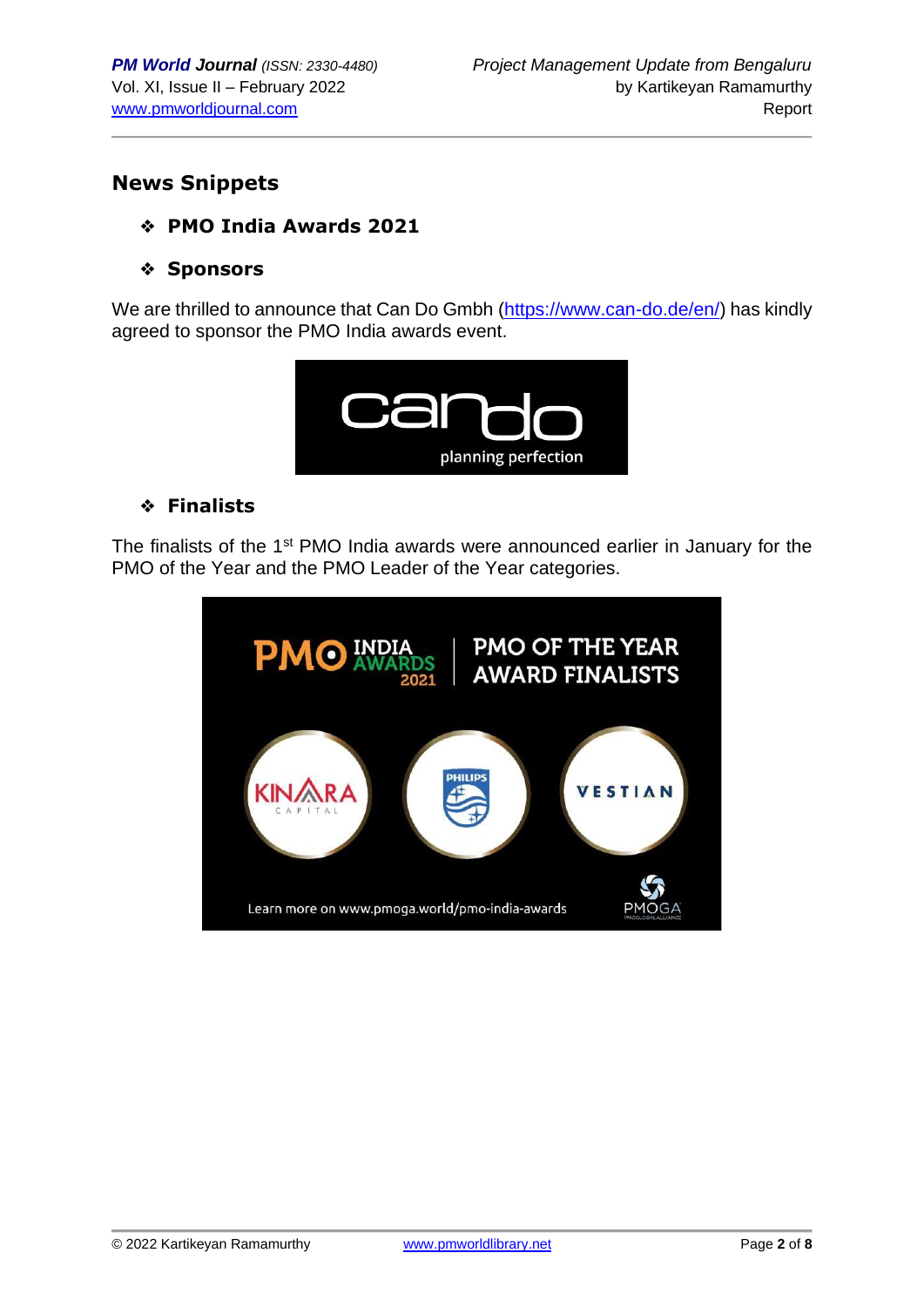

PMOGA - [PMO India Awards](https://www.pmoga.world/pmo-india-awards)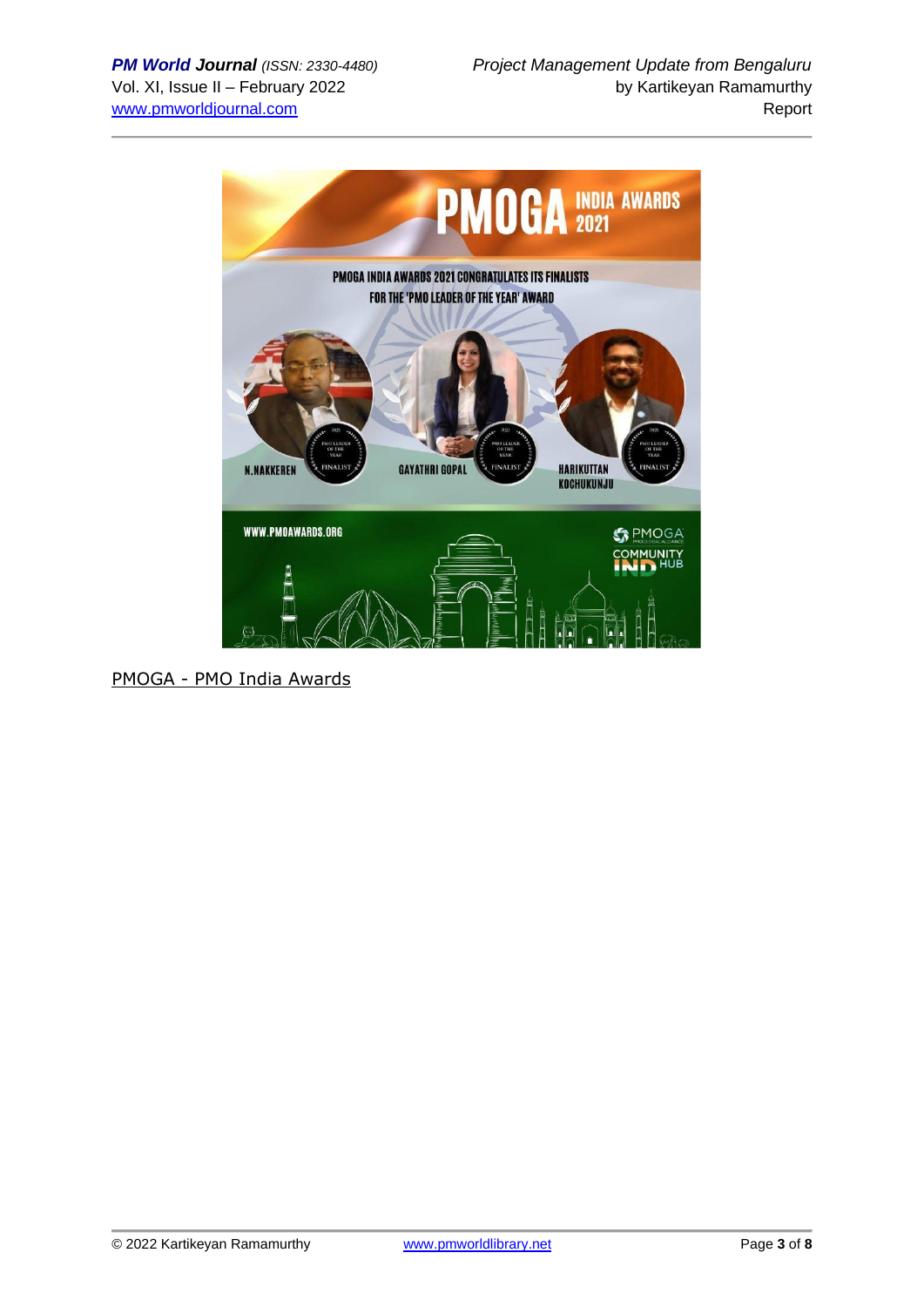### **Volunteering**

#### ❖ **Chief Communications Officer**



We are glad to announce that Linda Ottmann from #Germany is joining **PMO** [Global Alliance](https://www.linkedin.com/company/pmoga/) [#India](https://www.linkedin.com/feed/hashtag/?keywords=india&highlightedUpdateUrns=urn%3Ali%3Aactivity%3A6886635002541555713) Hub Leadership team as Chief Communications Officer in volunteer capacity. Linda is a charismatic leader and comes with a diverse background in the field of communications, project management, sales, revenue & event management.

As part of our leadership group, she will be responsible for creating new communication channels with like-minded volunteer communities promoting project management competence and PMOs. She will also be overseeing the public relations and organizing special joint projects/events with [IAPM](https://www.linkedin.com/company/iapm-international-association-of-project-managers/)  [International Association of Project Managers.](https://www.linkedin.com/company/iapm-international-association-of-project-managers/)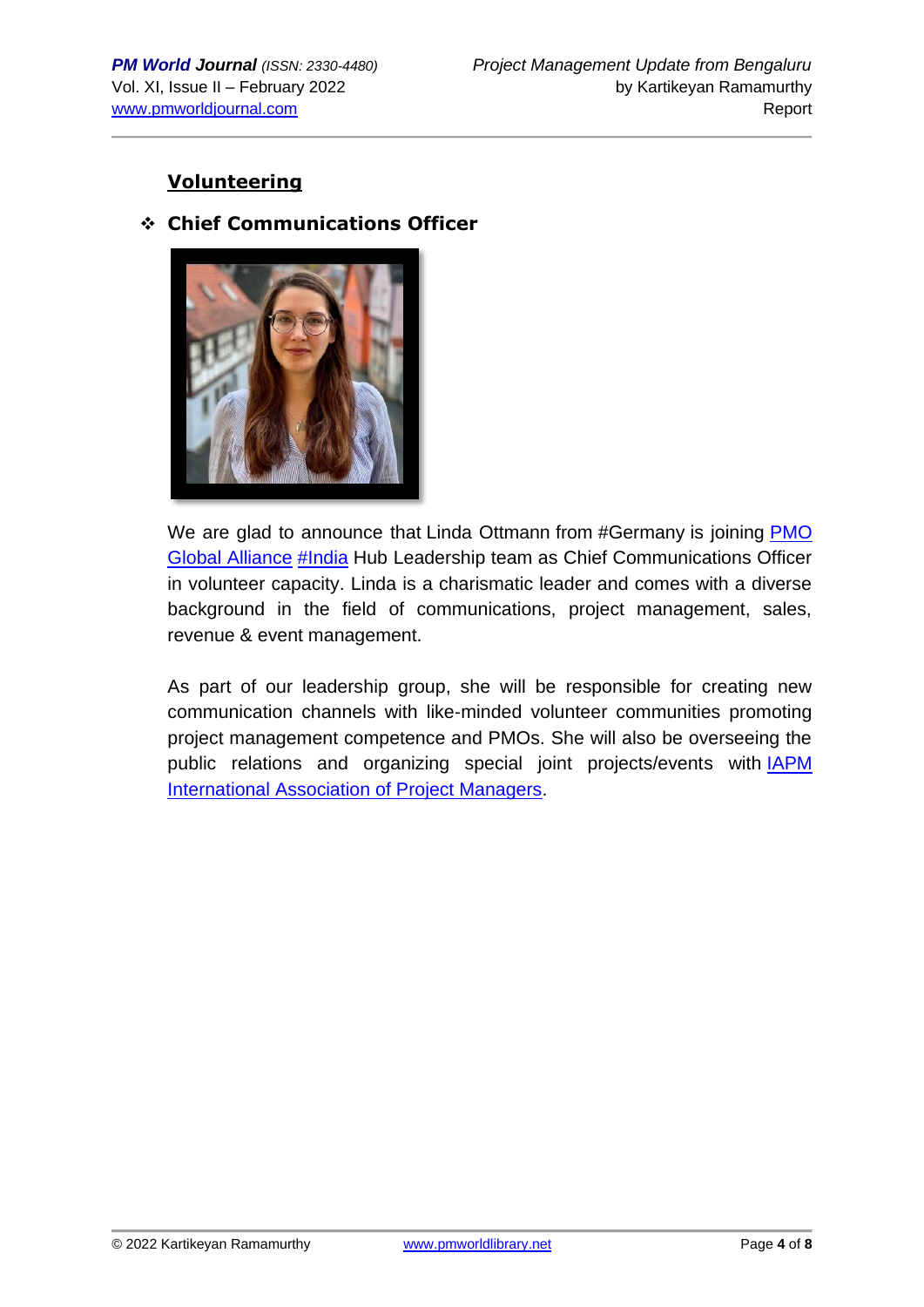#### ❖ **Advisor to PMOGA India Hub**



We are thrilled and honoured to report that Johann Botha from Johannesburg, #SouthAfrica joins [PMO Global Alliance](https://www.linkedin.com/company/pmoga/) #India Hub as **Advisor** in volunteer capacity.

Johann is a leading Digital Transformation Strategy and Change & Innovation Leader, Author & Speaker, HDI & Thinkers360 top 25 Thought Leader in Digital Transformation, Agile & Management.

An MBA from Oxford Brookes University and a lecturer at Nelson Mandela University, Johann comes with a rich 40 years of experience in Business Strategy & Innovation management, Digital Transformation, Lean & Business Agility, Organisational Change Management, Process Improvement, Service Delivery and Digital Marketing.

Johann helps organizations create business agility, define and execute successful digital age strategies, innovate, disrupt and scale!

On behalf of India Hub, we wish Johann all the best and look forward to his expertise and meaningful collaboration for building a digitally strong and people-oriented volunteer community. Welcome onboard Johann!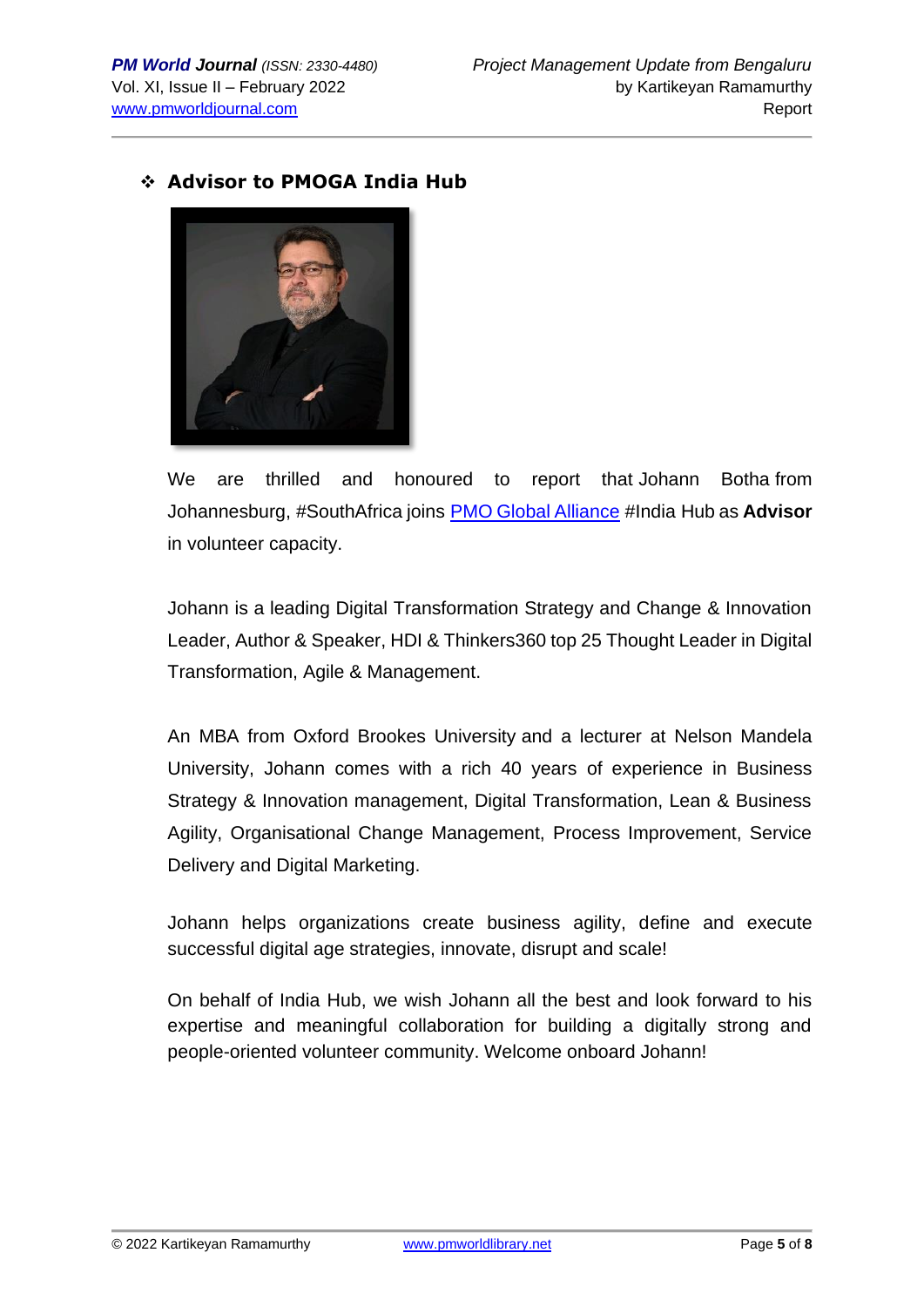# ❖ **New (Regular)Members of PMOGA–through PMOGA India Hub**







Fatemah Mahsa Erfanian Allali Oussama Soudha Vashinee Chotuck



Ramana Kunapuli Cecilia D'Silva Shajji Mohiuddin









Loyde W MitchelSubbhajit Dasgupta Vikram Jain

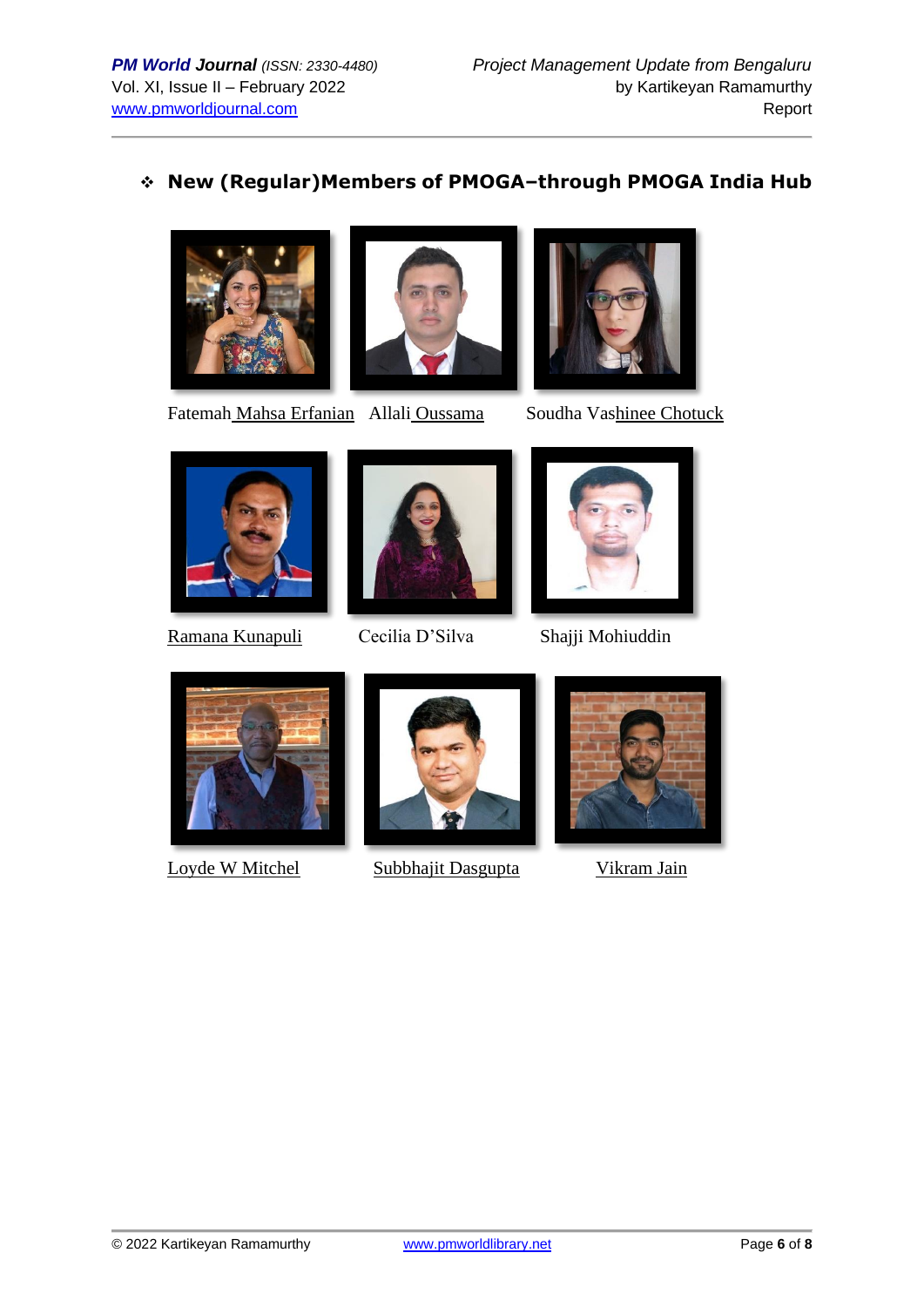#### **Acknowledgments and References:**

#### **Inputs provided by:**

- **[Gaurav Dhooper,](https://www.linkedin.com/in/gaurav-dhooper-pal-i%C2%AE-pmi-acp%C2%AE-safe4%C2%AE-csm%C2%AE-lss-gb-b871a5a/) President PMOGA India Hub**
- [Gaurang Vora,](https://www.linkedin.com/in/gaurang-vora-a0255a1b/) Chair, PMO India Awards

PMOGA LinkedIn Company Page: [PMO Global Alliance: My Company | LinkedIn](https://www.linkedin.com/company/pmoga/mycompany/)

India Community Hub LinkedIn group Page: [PMOGA India Community Hub | Groups](https://www.linkedin.com/groups/13985237/)  [| LinkedIn](https://www.linkedin.com/groups/13985237/)